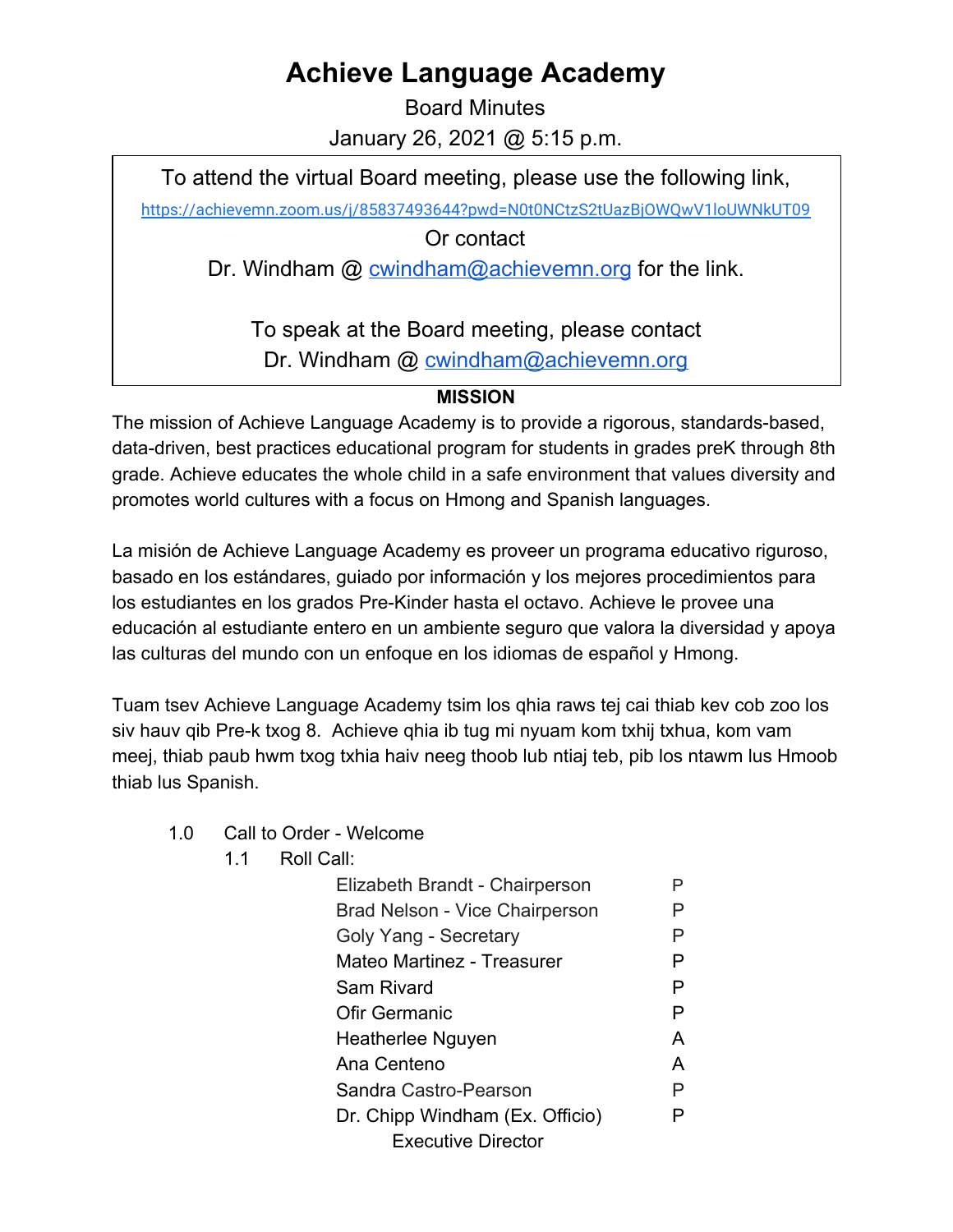- 1.2 Approval of the Order of the Agenda\* Motion: To approve the Order of the Agenda M/S/P:Goly/Ofir(yea: Elizabeth, Brad, Mateo, Sam, Ofir, Sandra) Passed
- 1.3 Pledge of Allegiance
- 1.4 Reading of the ALA MIssion Statement
- 1.5 Conflict of Interest Disclosure
- 2.0 Information and Communications
	- 2.1 Public Comment
	- 2.2 Authorizer Comment
	- 2.3 Audit Presentation\* Bill Lauer
	- 2.4 Executive Director Report\*
- 3.0 Approval of the Consent Agenda Motion: To approve the Consent Agenda M/S/P:Sam/Sandra (yea: Elizabeth, Brad, Mateo, Goly) Passed 3.1 December Minutes\*
	-
- 4.0 Business
	- 4.1 Governance
		- 4.1.a Updated Compensation Plan\*
			- Motion: To approve the updated employee compensation plan.
			- M/S/P:Sam/Sandra( yea: Mateo, Ofir) Passed
		- 4.1.b Determination of Term Limits for Board Members

| Term         | Teacher     | Parent | Community   |
|--------------|-------------|--------|-------------|
| 1 Year +6mos | Goly        |        | Sam         |
| 2 Year +6mos | <b>Brad</b> | Sandra | Ofir, Mateo |
| 3 Year +6mos | <b>Beth</b> |        |             |

- 4.2 Human Resources
- 4.3 Finance
	- 4.3.a December Finance Report\*
	- 4.3.b FY20 Audit\*
		- Motion: To approve the FY20 Audit for Achieve Language Academy.